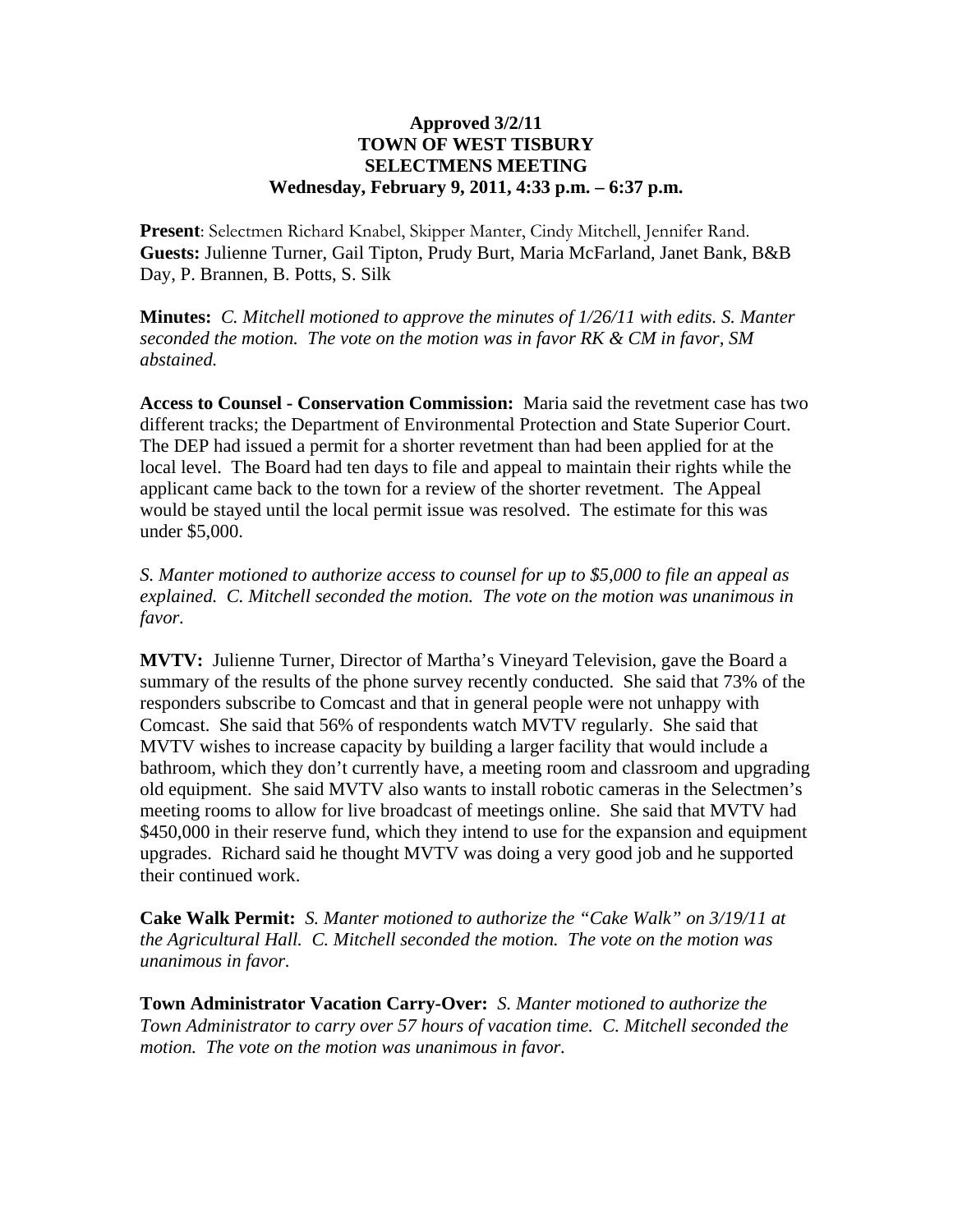**Estrella Affordable Housing Covenants:** *S. Manter motioned to sign the Estrella's amended housing covenants, required as part of their refinancing. C. Mitchell seconded the motion. The vote on the motion was unanimous in favor.*

**School Building Repairs:** Richard said he had met with Dr. Weiss and told him the Town wanted a building committee assigned to the school repairs. Skipper asked if the Board had discussed and voted on this. Richard said no. Skipper said he didn't think it was a bad idea, but he thought the Board should have discussed it prior to Richard setting up a meeting with Dr. Weiss. Cindy said the Capital Improvements Committee (CIPC) had coincidentally had the same discussion and came to the same conclusion. She added the CIPC had also discussed a funding mechanism and thought a longer term debt reflecting the life of the work would work with our other funding plans, and that it probably made sense to fix everything that needed fixing all at once.

**Access to Counsel – Planning Board:** *S. Manter motioned to authorize the Planning Board access to counsel to discuss a property in town that had been turned into a condo. C. Mitchell seconded the motion. The vote on the motion was unanimous in favor.*

**Police Department Building Article:** Jen asked the Board if they intended to proceed with the article to fund the next phase of the Police Building project. Cindy said yes, she thought the article should specify the Public Safety Building site. Richard asked if the article should specify the size of the building. Cindy said the previous Site Planning Committee had not been tasked with determining the final size of the building; the next committee would make that decision. Richard said he wanted to retain the right of the Selectmen to comment on building size.

*C. Mitchell motioned to accept the recommended site of the Public Safety Building as the sire of a new police station. R. Knabel seconded the motion. The vote on the motion was RK & CM in favor, SM abstained.*

**Community Preservation Act (CPA) Percentage Change:** Skipper said he would be in favor of reducing the CPA tax to .01%, when the State was matching 100% he was in favor of the tax, but not any more. He said the projects that are funded could be paid for in the usual manner of a vote at town meeting without taxing people prior to having a need for the money. Cindy asked if the article could be worded to "reduce" the percentage and then generate a discussion on town meeting floor. Jen will work with Counsel to write the language.

**Sidewalk in Front of Garcia's:** Jen asked the Board if they wanted to propose brick or asphalt. The price is not substantially different. Skipper said historically all the sidewalks in town were asphalt. Cindy said she preferred brick. The Days said they were worried about bricks heaving and causing someone to fall. The Board will ask the Historic District to weigh in.

**Residential Tax Exemption Ballot Question:** Jen explained the because of the time the ballot was presented to the Board there were two choices on how to proceed, either the